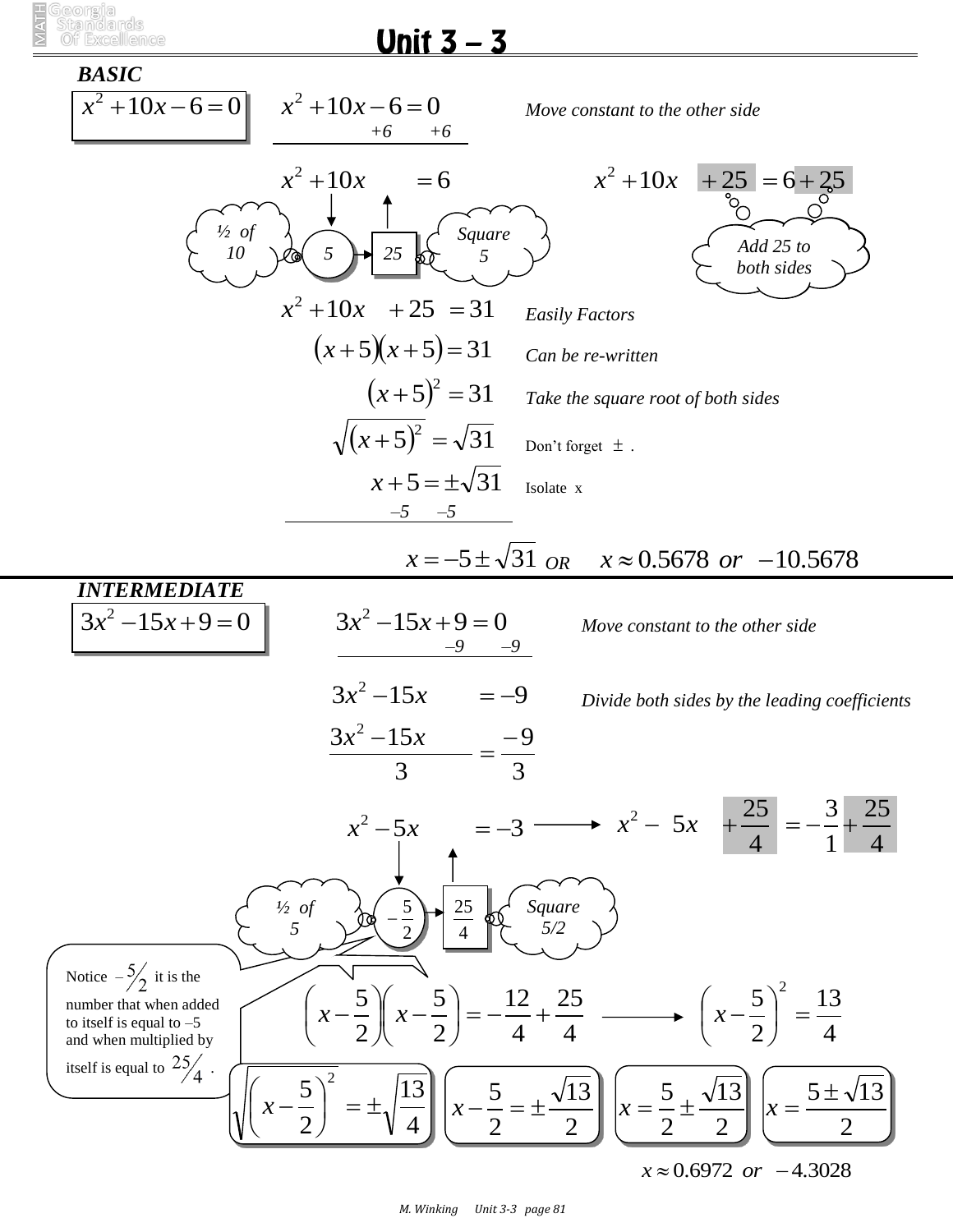**Solve the following by completing the square.**

1. 
$$
x^2 + 10x - 19 = 0
$$
  
\n2.  $x^2 - 12x + 2 = 0$   
\n3.  $x^2 + 12x - 8 = 0$   
\n4.  $x^2 - 5x - 4 = 0$   
\n5.  $2x^2 - 8x - 14 = 0$   
\n6.  $3x^2 - 18x - 5 = 0$